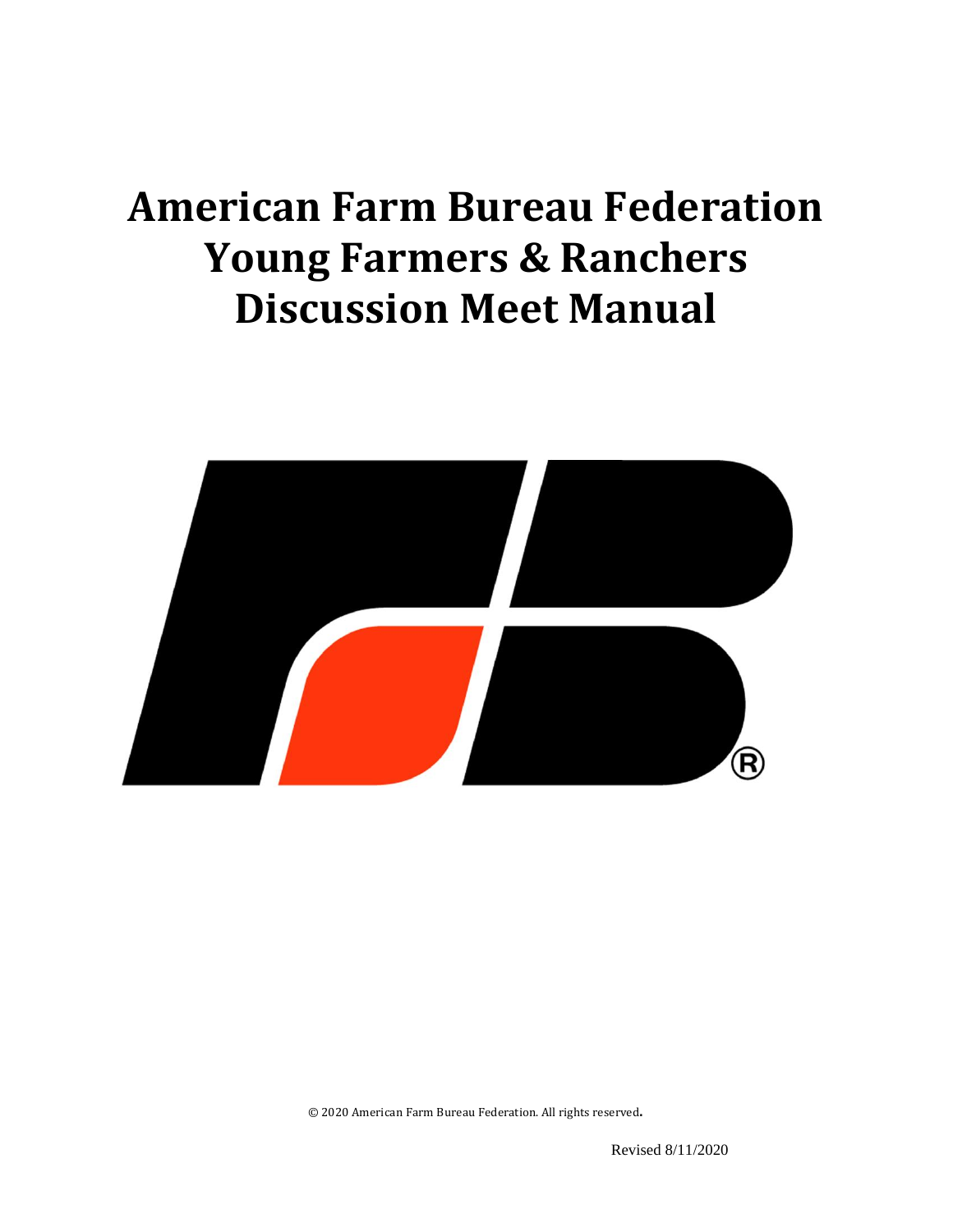### **American Farm Bureau Federation Young Farmers & Ranchers Discussion Meet Manual**

#### **Table of Contents**

| <b>Competition Objectives</b>                                 | 2  |
|---------------------------------------------------------------|----|
| <b>Background Information</b>                                 | 2  |
| Eligibility                                                   | 3  |
| <b>Helpful Hints for Competitors</b>                          | 4  |
| <b>Competition Format</b>                                     | 5  |
| <b>Competition Structure</b>                                  | 6  |
| <b>Orientations</b>                                           | 6  |
| Competition                                                   | 6  |
| Room Layout                                                   | 7  |
| <b>Competition Flow</b>                                       | 7  |
| <b>Roles and Responsibilities of Competition Facilitators</b> | 8  |
| <b>Discussion Meet Chair Duties</b>                           | 8  |
| <b>Room Chair Duties</b>                                      | 8  |
| <b>Moderator Duties</b>                                       | 8  |
| <b>Timekeeper Duties</b>                                      | 9  |
| <b>Judge Duties</b>                                           | 9  |
| <b>Scoring</b>                                                | 10 |
| <b>Opening Rounds</b>                                         | 10 |
| <b>Sweet Sixteen</b>                                          | 10 |
| <b>Discussion Meet Judges Sheet</b>                           | 11 |
| <b>Discussion Meet Scoring Rubric</b>                         | 12 |
| <b>Appendix A</b>                                             | 14 |
| <b>Appendix B</b>                                             | 15 |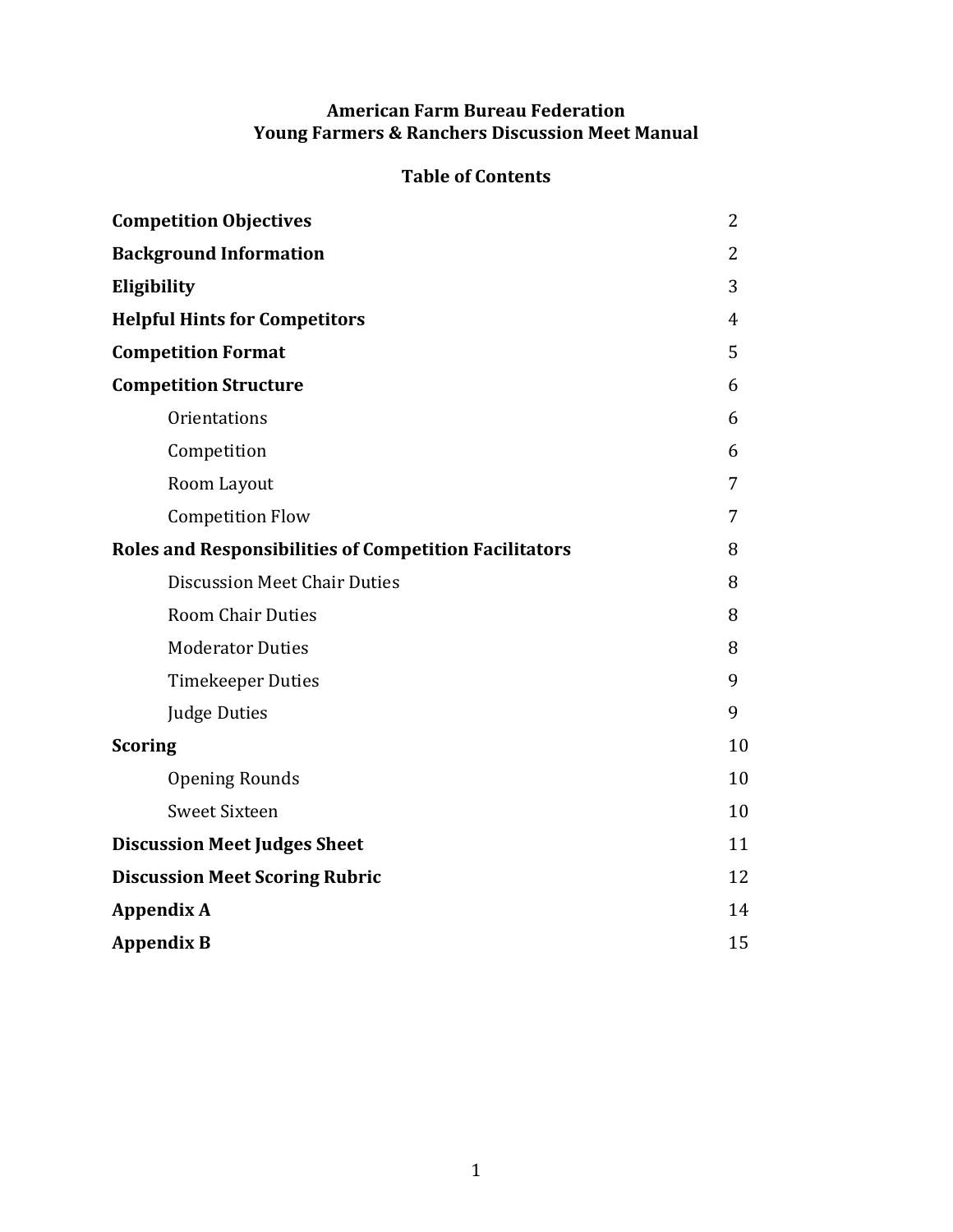### **Competition Objectives**

As a leadership training and self-improvement activity, the Discussion Meet experience will:

• Develop leaders for effective problem solving through group discussion.

### **Background Information**

The Discussion Meet is a competition promoted by the American Farm Bureau Federation (AFBF) Young Farmers & Ranchers (YF&R) Committee.

Farm Bureau's strength depends on its members' ability to analyze agricultural issues and decide on solutions that best meet their needs. The competition is designed to simulate a committee meeting where discussion and active participation are expected from each committee member.

As a leadership training and self-improvement activity, the Discussion Meet experience will:

- Stimulate logical thinking and a desire for accurate information.
- Develop a concise and direct manner of speaking.
- Improve the ability to listen.
- Aid the participant in overcoming timidity or stage fright.
- Assist the individual in giving and receiving criticism in a productive way.
- Teach the value of compromise.
- Develop leaders for effective problem solving through group discussion.

Applicants build basic discussion skills, develop a keen understanding of important agricultural issues and explore how groups can pool knowledge to reach consensus and solve problems.

A successful applicant is a productive thinker rather than an emotional persuader. He/she will assist the group in creating ways to implement the solutions discussed and highlight Farm Bureau's involvement in those actions/steps.

The applicants will discuss pre-selected topics using four bases for the general discussion:

- Cooperation
- Constructive Criticism
- Problem Solving
- Communication

It is recommended that state Farm Bureaus provide, as part of the state recognition award, an expensespaid trip to the AFBF Annual Convention held in 2021 in San Diego, California. Appropriate recognition will be given to all the national competitors in attendance at the AFBF Annual Convention.

The AFBF YF&R Committee and the AFBF Leadership, Education and Engagement Department will coordinate the program at the national level.

If AFBF is unable to hold the 2021 Annual Convention in-person due to COVID-19, the competitive events will be held virtually. All applicants must be made aware of this possibility prior to their application. In the event of virtual competitions, changes in timing and format of the competitions are likely to be required. For example, some portions of the competition may take place prior to the virtual convention. Applicants will be advised as soon as possible after the decision is made. If the competitions will be virtual, all contestants will be given the opportunity to withdraw their applications for 2021 to ensure eligibility for future years.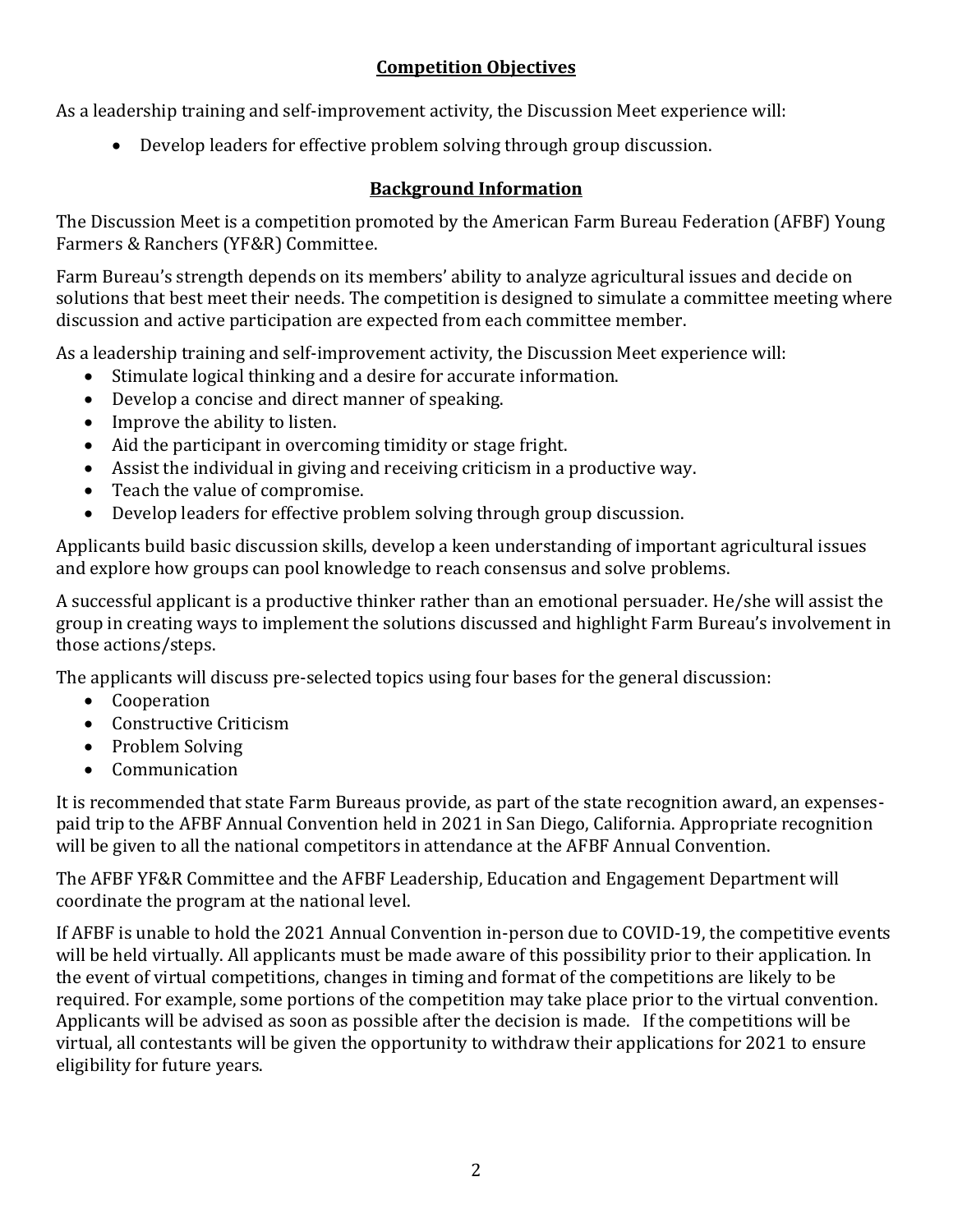#### **Eligibility**

- Applicant shall be a Farm Bureau member between the ages of 18 and 35 in good standing with his/her county Farm Bureau. The individual shall have reached his/her 18<sup>th</sup> birthday at the time he/she qualifies for the national competition and shall not have reached his/her 36th birthday by Jan. 31, 2021.
- Applicant must be actively engaged in agriculture.
- Applicant may only compete in one national YF&R competition per year.
- Past and present members of the AFBF Young Farmers & Ranchers Committee and/or their spouse are not eligible to compete.
- Previous AFBF Discussion Meet competitors are not eligible to compete. Past state YF&R Discussion Meet winners are eligible if they have not previously competed at the national level.
- Current employees or agents of county, state and/or the American Farm Bureau organizations and their affiliates are not eligible to compete. An affiliate is defined as an entity owned or controlled in whole or in part by another entity through, for example, ownership (including partial ownership) or positions on the board of directors. Past employees who were responsible for implementing any of the YF&R Competitive Events at the state or national level are ineligible.
- Professional speakers are not eligible to compete. Professional speakers are those who have received a fee, royalty or honorarium for speaking (i.e., paid speaking appearances or speaking engagements) within 24 months prior to this annual competition. This excludes reimbursement for travel or expenses attendant to the appearance.
- Each state may submit one entry to be considered for national recognition and must use the AFBF entry form and application.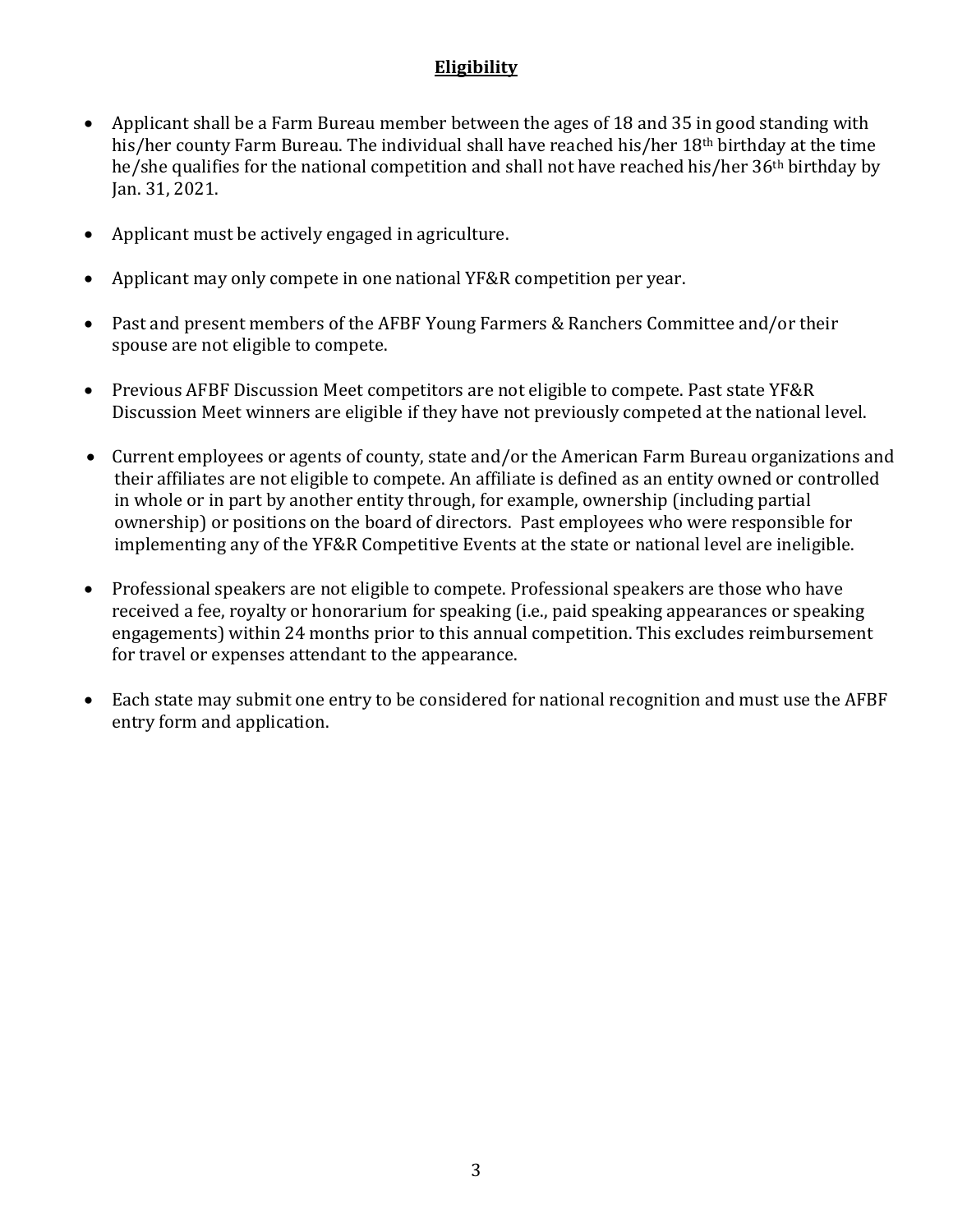#### **Helpful Hints for Competitors**

- Study as much material as possible relating to the overall topic. Sources: Internet; library; newspapers; magazines; Farm Bureau policies; county, state and American Farm Bureau publications; and conversations with experts or knowledgeable people.
- Remember this is a discussion, not a debate.
- Be prepared to ask questions, state facts and opinions, and urge others to be specific.
- Be aware of the audience, but generally address the panel. Speak loudly enough to be heard by the whole audience.
- Participate whenever your contribution will further the discussion. Do not monopolize the discussion.
- The discussion should not be "conversation" or aimless talk, nor should you take the role of a persuasive speaker. Try to cooperatively shed light on the problem and tentatively retain a flexible position.
- This is not a panel symposium wherein each participant, in turn, makes a presentation, with the moderator ending the session with a summary. Rather, it is an exercise in cooperative problem solving, with the questions, answers and statements coming from any person at any time. The moderator plays an inactive role during the discussion.
- Make notes of key points as the discussion proceeds for use in your summary statement.
- Use the one minute of quiet time to organize your closing statement.
- Stand and make your closing statement to the audience. Use accepted speech techniques and stay within the time limit.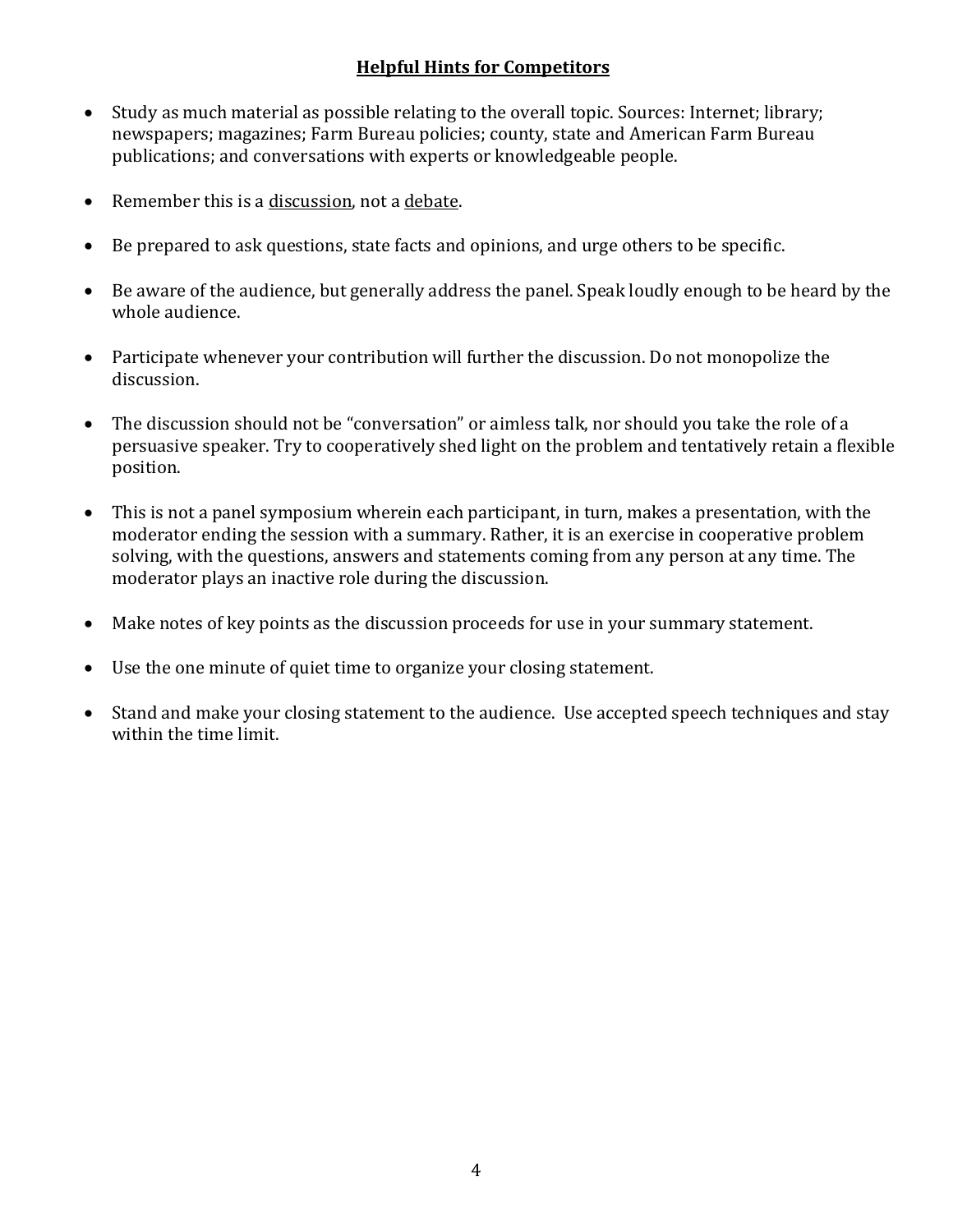#### **Competition Format**

- 1. All competition facilitators and competitors will meet in the pre-assigned competition room 15 minutes prior to the start of the competition to receive last-minute comments by the room chair. At this time competitors will also draw for order for placement of their name tent/chair. Competitors not present at the time of the drawing will select from the remaining positions. The competition facilitators are AFBF-designated room chairs and moderators.
- 2. Competitors may not take prepared notes in any form and/or any form of technology (i.e. smart watches, cell phones, etc.) with them to the competition table. After all competitors have been introduced, notes may be written on the paper provided. If a note or a technological device is brought to the table and is noticed by the competition facilitator, there will be a disqualification called at the end of the round by the Discussion Meet chair, the AFBF YF&R Committee chair and/or the AFBF coordinator.
- 3. The room chair will call the meeting to order, announce the topic to be discussed and introduce the timekeeper and moderator. Any competitor not present at this time will be disqualified.
- 4. The moderator will introduce the competitors and re-announce the topic to be discussed. He/she will give each of the competitors, in voluntary order, the opportunity to make a 30-second opening statement directed to the audience.
- 5. The timekeeper will flash a red timecard indicating when 30 seconds have elapsed and announce "time" when the competitor will need to stop. Competitors are expected to complete their statement in the allotted time.
- 6. The moderator will then indicate the opportunity for open discussion, which will continue for a total of 25 minutes during the opening rounds and Sweet Sixteen round and 30 minutes during the Final Four round. The discussion should be directed to the fellow competitors.
- 7. The timekeeper will indicate to the moderator and competitors when five minutes of open discussion time remains. If the discussion is lagging, the moderator may close the discussion at any time.
- 8. The timekeeper will indicate to the moderator and competitors when 25 minutes in the opening rounds and Sweet Sixteen rounds and 30 minutes in the Final Four round have elapsed with a red timecard. The moderator will call for open discussion to stop for one minute of quiet time, allowing the competitors to compose a closing statement.
- 9. The moderator will give each of the competitors, in voluntary order, the opportunity to make a one-minute closing statement directed to the audience. The timekeeper will flash a red timecard and announce "time" when the one minute has elapsed, then when the competitor will need to stop. Competitors are expected to complete their statement in the allotted time.
- 10. The moderator will recognize the judges and request them to leave the room with the room chair to finalize the tabulation of their score sheets. Judges are not to confer with each other until the room chair has collected their tabulated score sheets.
- 11. The round one question will be announced at the competitor orientation and the round two question will be announced at the end of round one. The Sweet 16 and Final Four questions will be released at the announcement of those advancing to the next round of competition.
- 12. The moderator will thank the panel and ask the audience to recognize their efforts. He/she will then ask the competitors to share their personal agricultural background with the audience.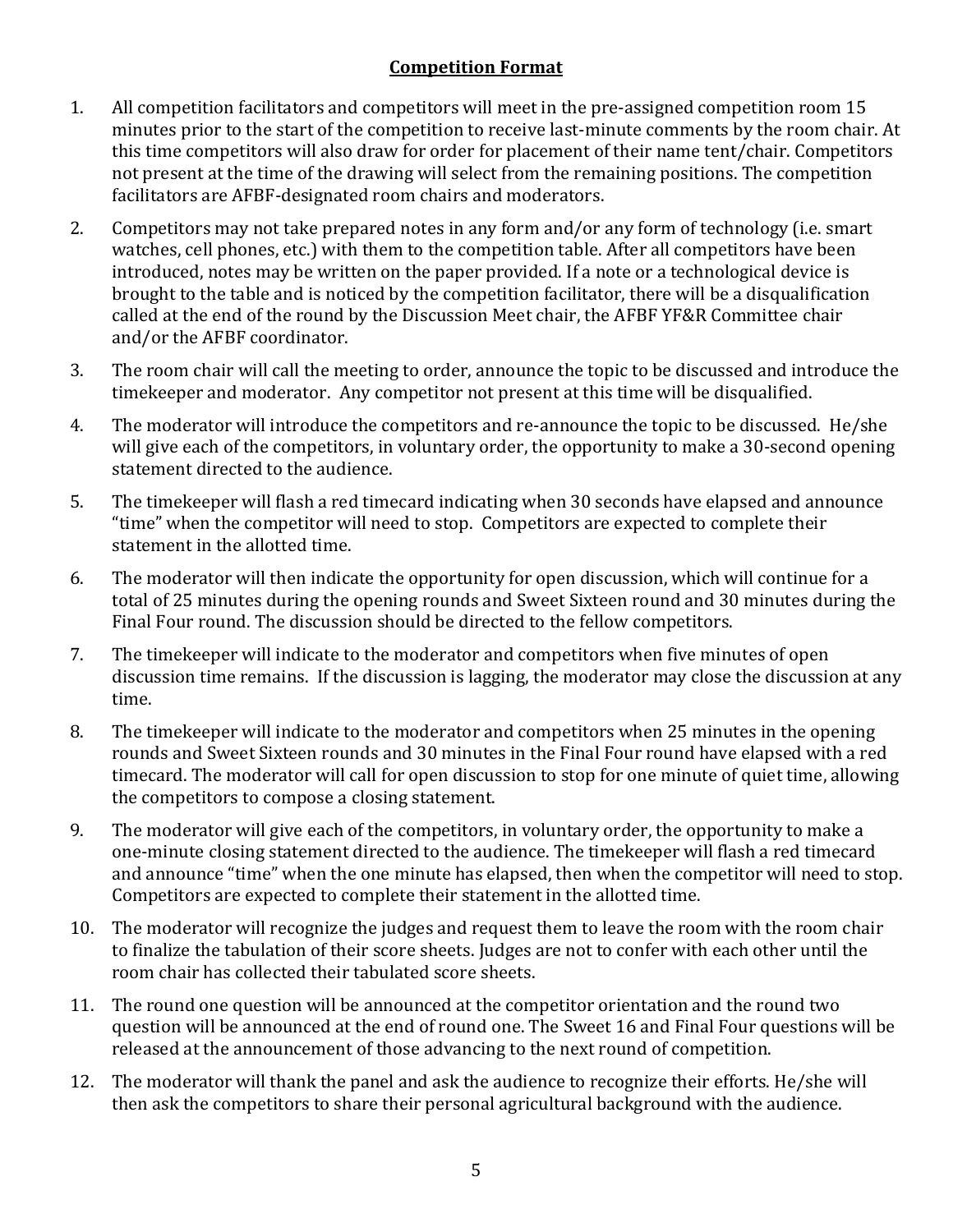### **Competition Structure**

#### **Orientations**

- Discussion Meet Competitor Orientation
	- a) Orientation will be held prior to the opening round of competition.
	- b) All participants are required to attend; roll call will be taken.
	- c) The opening round topic will be announced.
		- The first-round topic will be announced now, and again in the competition room.
		- Each subsequent round topic will be announced at the close of the prior round, with the exception of the final question. The Final Four question will be announced at the official Final Four Announcement.
	- d) Opening round room assignments and locations will be distributed.
- Judge Orientation
	- a) Orientation will be held prior to the opening round of competition.
	- b) All judges are required to attend; roll call will be taken.
	- c) Judges' duties will be reviewed (see **Judge Duties**) and any announcements will be made.
	- d) Competition timing sequences will be reviewed.
	- e) There will be time for judges to ask questions.
	- f) Opening round room assignments and locations will be distributed.
- Timekeeper Orientation
	- a) Orientation will be held prior to the opening round of competition.
	- b) All timekeepers are required to attend; roll call will be taken.
	- c) Opening round room assignments and locations will be distributed.
	- d) Timekeeper duties will be reviewed (see **Timekeeper Duties**) and any announcements will be made.

### **Competition**

- All participants will compete in the first two rounds of the competition. Each of the first two rounds will include rooms with four to six competitors. The top 16 competitors based on judges' rankings and scores from the first two rounds will be put into a Sweet Sixteen round. The Sweet Sixteen round will have four rooms with four competitors each, with the top competitor in each room moving on to the final round. The four finalists will compete in the Final Four round to determine the winner.
- The physical arrangements of the Discussion Meet rooms should provide for two tables at the front of the room facing each other and the audience. Half the participants should be seated at each table with the moderator on the side. Name cards identifying competitors should be easily visible. Cards should show only the competitor's name, not his or her state. Placement of name cards will be determined by a drawing for order 15 minutes prior to the start of the round. Competitors not present at the time of the drawing will select from the remaining positions.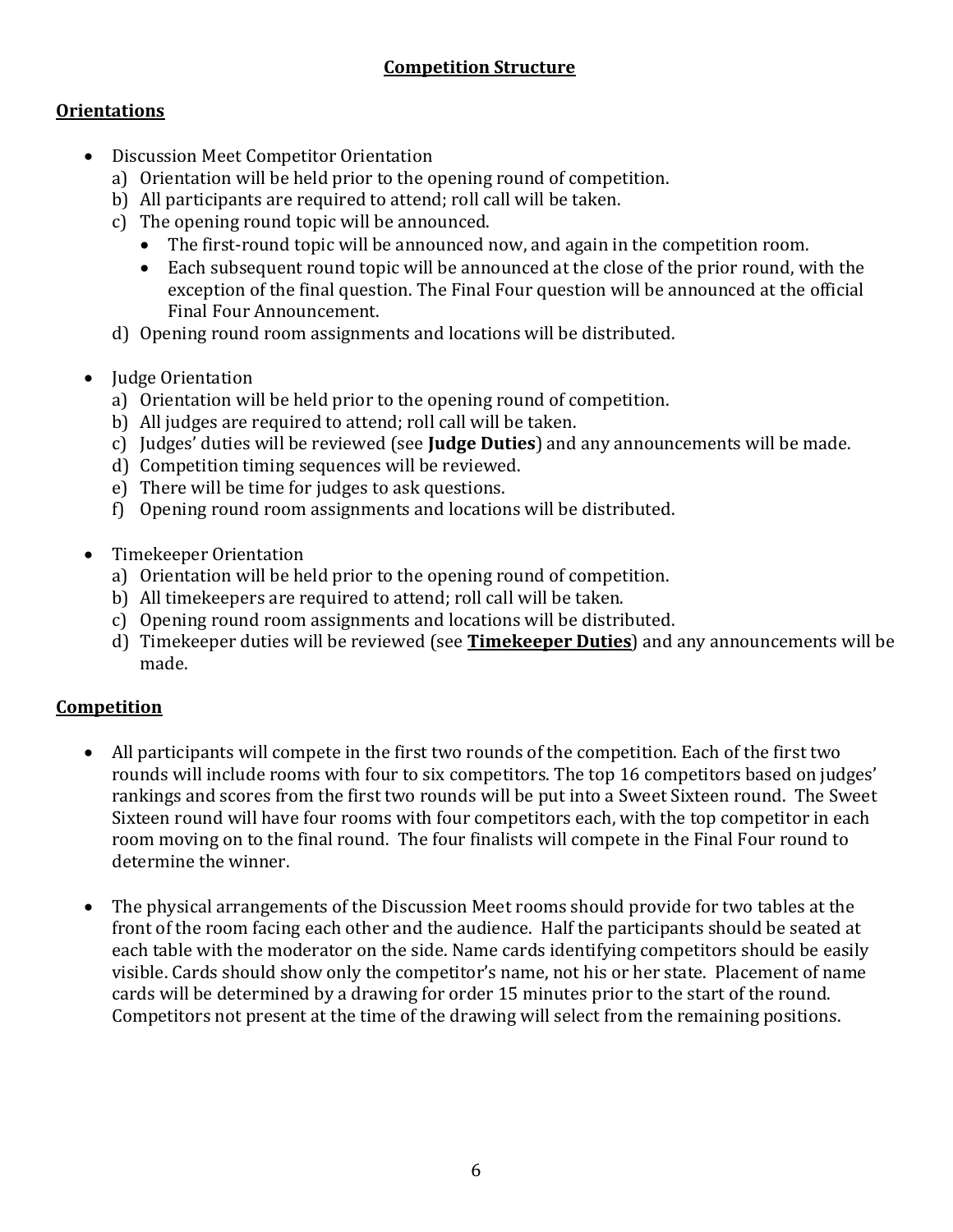#### **Room Layout**



#### **Competition Flow**

Generally speaking, the discussion should follow these steps:

- 1. State the problem or need.
- 2. Explore, define and understand the problem or need.
- 3. Identify causes of the problem or need.
- 4. Elaborate on all possible alternative solutions.
- 5. Evaluate and compare alternatives.
- 6. Test and project what appears to be the best solution(s).
- 7. Create ways to implement the solution(s) discussed and highlight Farm Bureau's involvement in those actions/steps.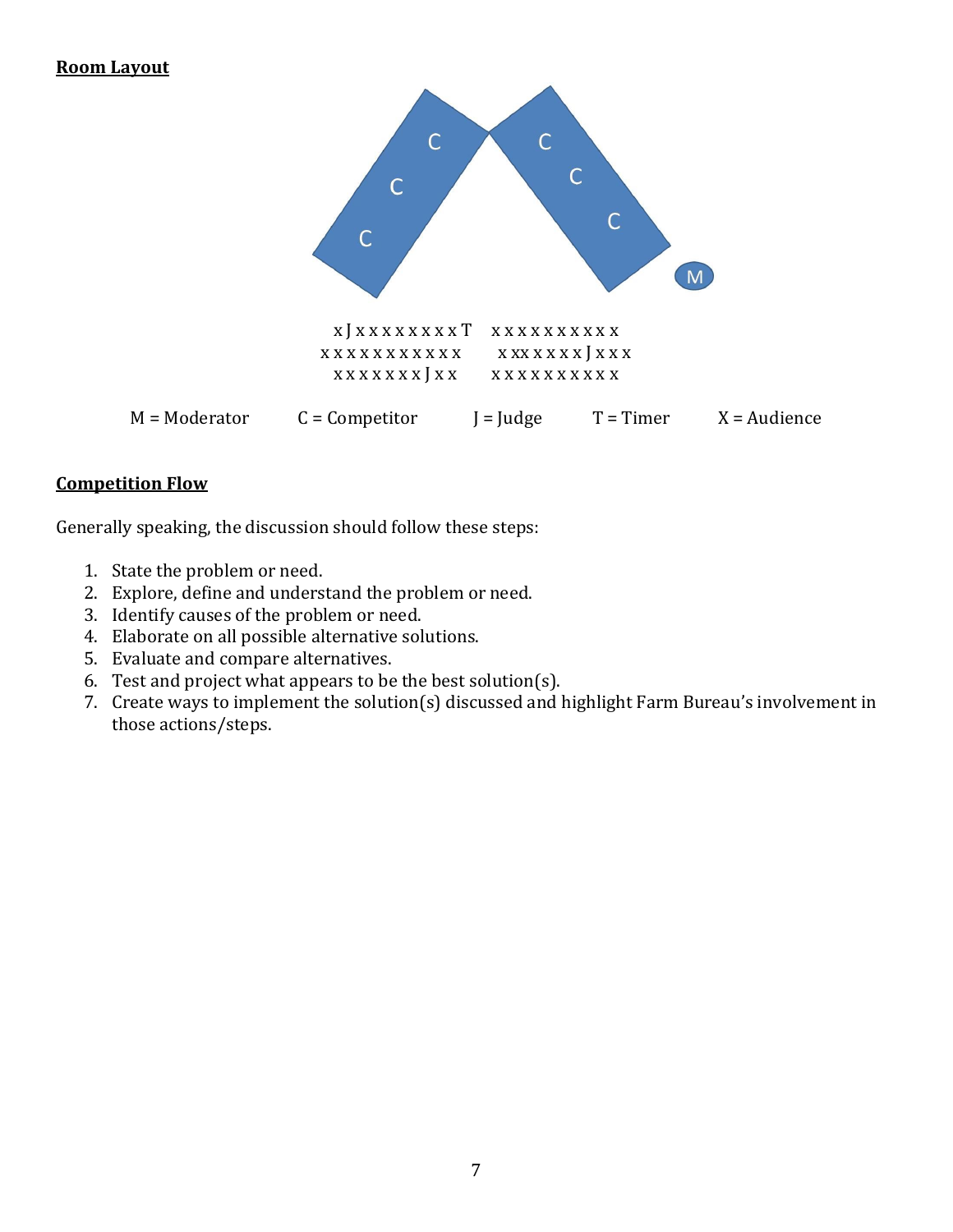#### **Roles and Responsibilities of Competition Facilitators**

#### 1. **Discussion Meet Chair Duties**

- a) Familiarize yourself with the AFBF YF&R Discussion Meet Manual.
- b) Prior to orientations, determine the sequence of topics to be used for the competition.
- c) Conduct the Discussion Meet Competitor Orientation session.
	- 1. Make introductions.
	- 2. Give a brief explanation of Discussion Meet competition procedures.
	- 3. Distribute room assignments and locations.
	- 4. Allow time for questions.
	- 5. Announce the first-round topic during orientation.
- d) Settle any and all disputes during the competition.

### 2. **Room Chair Duties**

- a) Familiarize yourself with the AFBF YF&R Discussion Meet Manual.
- b) Review the Tally Sheet. (see **Appendix A & B**)
- c) Ensure all judges are present and report any changes to the moderator.
- d) Meet in the assigned room with competitors, judges, moderator and timekeeper to answer any questions they may have.
- e) Facilitate the drawing for order and placement of name tents, fifteen minutes prior to the start of the competition.
- f) Call the competition to order at the appointed time. Introduce the moderator and announce the topic to be discussed.
- g) Following the discussion, introduce and thank the judges.
- h) Escort the judges to the judges' tabulating room at the end of the competition and allow them to finish tabulating and ranking the participants. Assist with the final ranking if necessary.
- i) Ensure each competitor has been ranked in all sections of the rating sheet.
- j) Supervise tiebreakers. (see **Scoring**)

### 3. **Moderator Duties**

- a) Familiarize yourself with the AFBF YF&R Discussion Meet Manual.
- b) Become acquainted with the competitors.
- c) Open the competition with the following to ensure that all understand the format:
	- 1. Welcome the audience.
	- 2. Announce the topic to be discussed.
	- 3. Ask for the competitors to make a 30-second opening statement, in voluntary order.
	- 4. After the last opening statement, say, "You have heard the opening statements. You may proceed with the discussion."
	- 5. End the discussion at timekeeper's signal.
	- 6. Call for one minute of quiet time for the competitors to prepare their closing statements.
	- 7. Ask for the competitors to make a one-minute closing statement, in a voluntary order.
	- 8. Thank the competitors.
	- 9. Dismiss the room chair and judges for tabulation.
	- 10. Give the competitors the opportunity to introduce themselves and share their agriculture background.
	- 11. Announce the time and location(s) for the next round.

**Note: The moderator should not comment on the topic or encourage discussion. This is the responsibility of the competitors. However, if the discussion seems to stall, the moderator should use his/her best judgment to end the discussion when the timekeeper indicates five minutes remain in open discussion.**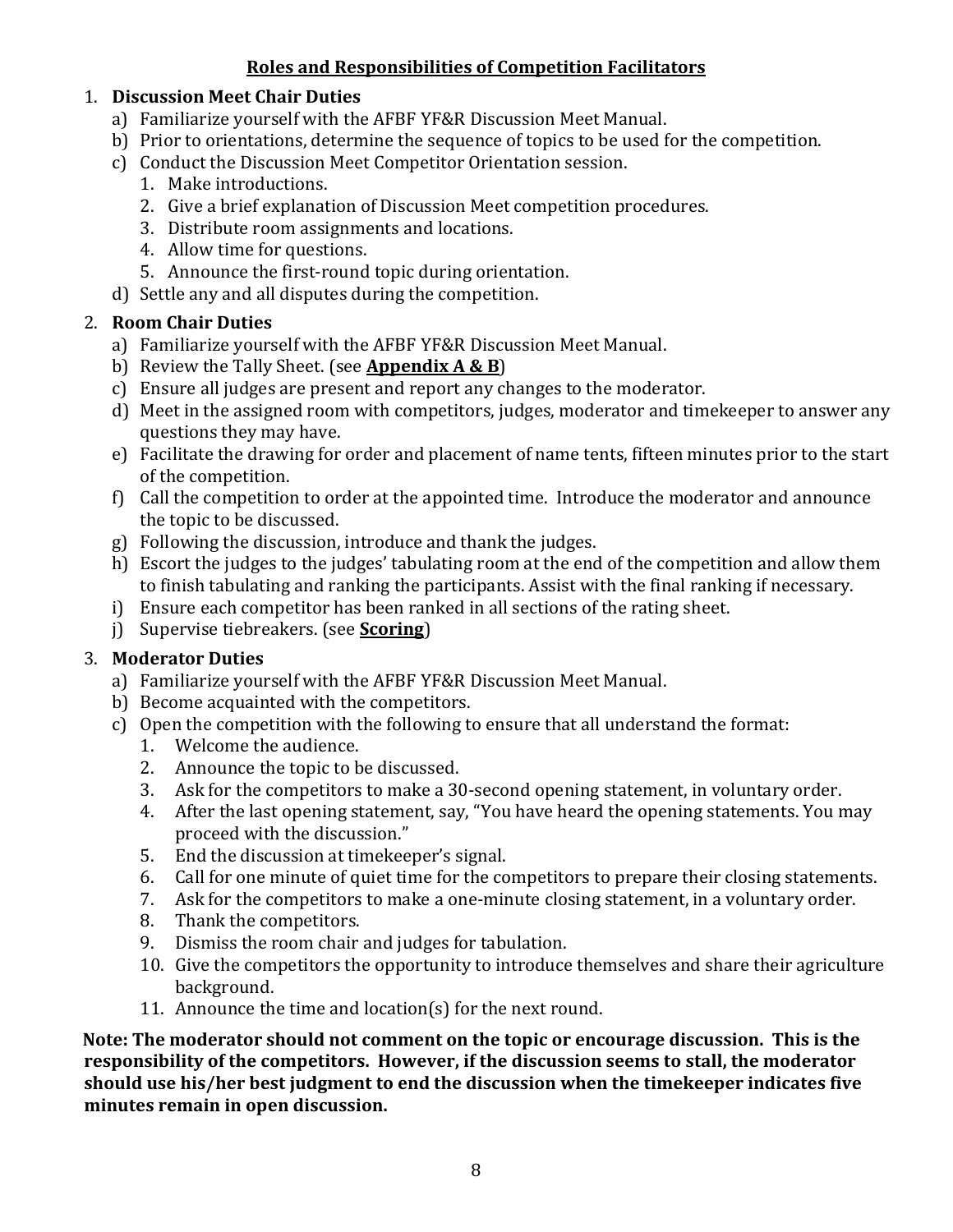#### 4. **Timekeeper Duties**

- a) Familiarize yourself with the AFBF YF&R Discussion Meet Manual.
- b) Go to your assigned competition room 15 minutes prior to the scheduled starting time.
- c) Meet with the room chair, moderator and competitors for last-minute questions.
- d) Make sure to be seated in the front row near the center.
- e) Indicate the following timing points to the moderator and competitors:

Two Opening Rounds and Sweet Sixteen

- The end of each 30-second opening statement (Time Elapsed Red Card) and announce "time"
- Warning at 20 minutes of open discussion, holding the card up until all competitors have noted the warning (Five Minutes Remaining – Yellow Card)
- The end of 25 minutes of open discussion (Time Elapsed Red Card)
- The end of one minute of quiet time (Time Elapsed Red Card)
- The end of each competitor's one-minute closing statement (Time Elapsed Red Card) and announce "time"

Final Four

- The end of each 30-second opening statement (Time Elapsed Red Card) and announce "time"
- Warning at 25 minutes of open discussion, holding the card up until all competitors have noted the warning (Five Minutes Remaining – Yellow Card)
- The end of 30 minutes of open discussion (Time Elapsed Red Card)
- The end of one minute of quiet time (Time Elapsed Red Card)
- The end of each competitor's one-minute closing statement (Time Elapsed Red Card) and announce "time"

### 5. **Judge Duties**

- a) Familiarize yourself with the AFBF YF&R Discussion Meet Judges' Manual.
- b) Review the discussion topics.
- c) Review the Judges Sheet. (see page 11)
- d) Attend the Judge Orientation session.
- e) Go to your assigned room 15 minutes prior to the scheduled starting time.
	- Final Four judges are not permitted to attend any preceding rounds.
- f) Meet with the room chair and moderator to receive a list of competitors in your room.
- g) Remain seated until your room chair calls for you to leave the room to do the final tabulating of your score sheet.
- h) Select winners. (see **Scoring**)
- i) Judges should:
	- List competitors on your Judges Sheet from left-to-right for ease in identification.
	- Score competitors using the Judges Sheet.
	- Total the scores.
		- o There is a total of 100 possible points.
	- Determine and record competitor ranking and ensure there are no ties in raw score or rank.
	- Sign your Judges Sheet.
	- Provide feedback to each competitor.
- j) Judges should not:
	- Sit near a fellow judge.
	- Judge by applause.
	- Confer with each other until all scores are tabulated.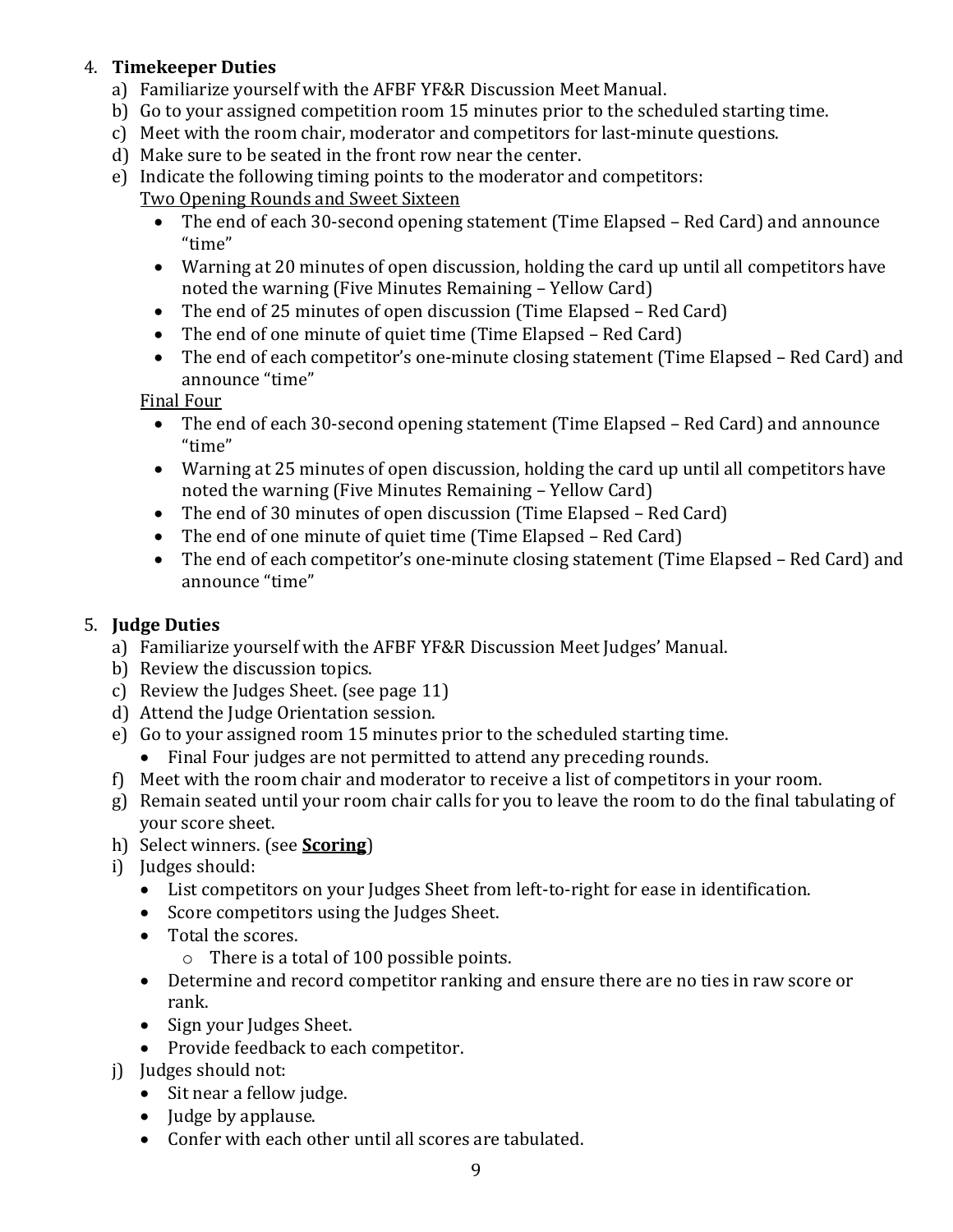#### **Scoring**

The room chair will supervise the final tabulation by the judges. Judges will use the point system indicated on the Judges Sheet to assist in selecting the winners. Each judge will be instructed to total his/her Judges Sheet and rank the competitors. Each judge is to break ties that occur on his/her own score sheet. The room chair will assist the judges in determining the final ranking of each round and the final competition.

- The winner will be determined by judges' ranking, and ties will be resolved before the judges are dismissed.
	- o Ties will be broken at the end of each round by an automatic procedure using Problem Solving and Implementation as the first tiebreaker, followed by Analysis of Topic and Cooperative Attitude. (see **Appendix A**)
	- o In the event of an unresolvable tie between all three categories, total points from the judge's sheets will be used to resolve the tie. The room chair will assist with this process.
- When possible, the above procedure should be conducted in a private room, with only the judges, room chair and Discussion Meet chair present.

The ranking system that was debuted at the 2016 YF&R Leadership Conference and used in both the Discussion Meet and Collegiate Discussion Meet in 2017 will again be used this year. The committee feels the system allows for quality discussions and for the best participants to advance on to the Sweet 16 and Final Four rounds.

#### **Opening Rounds**

The contestants will compete in round one as they have in the past. Prior to the competition, competitors will be randomly placed in rooms using a software program. After round one, competitors' scores will be tallied, and they will be given new room assignments according to their rank. For round two, each room will have a 1st, 2nd, 3rd, 4th, 5th and 6th ranked competitor (this number will vary based on available rooms and participation numbers). Contestants will compete in the second round, and their scores will be tallied again.

#### **Sweet Sixteen**

The top 16 competitors will compete in the Sweet 16 round and will be placed into room assignments in the same manner as round two. The winning contestant in each of the four Sweet 16 rooms will advance to the Final Four where the final topic will be discussed.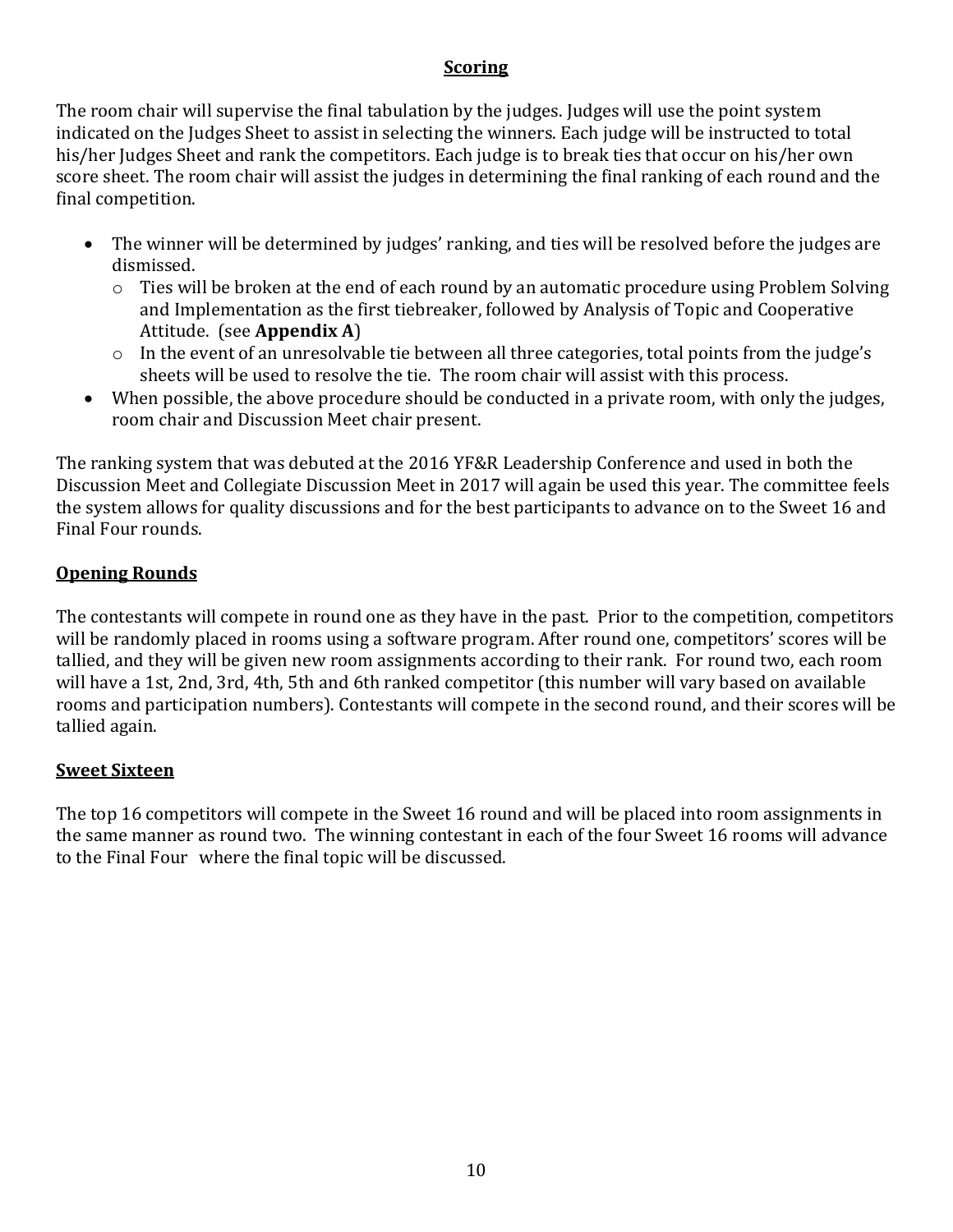#### **Discussion Meet Judges Sheet**

Room Name: \_\_\_\_\_\_\_\_\_\_\_\_\_\_\_\_\_\_\_\_\_\_\_\_\_\_\_\_\_\_\_ Round #\_\_\_\_\_\_\_\_\_\_\_

Judge's Name: \_\_\_\_\_\_\_\_\_\_\_\_\_\_\_\_\_\_\_\_\_\_\_\_\_\_\_\_

In the first column, you will find the point values and descriptions. See rubric for additional detail. The total point value for each row is available for each contestant. You are not dividing the total points among contestants. **No ties.**

Columns to the right each represent a different contestant. Please fill in the first and last name of each competitor according to their seat location. Refer to the diagram for help. Put scores in the larger spaces and rank in the smaller boxes.

|                                                                                                                                                                                                                                                                        | Comp A Name: | Comp B Name:            | Comp C Name: | Comp D Name: | Comp E Name: | Comp F Name: |
|------------------------------------------------------------------------------------------------------------------------------------------------------------------------------------------------------------------------------------------------------------------------|--------------|-------------------------|--------------|--------------|--------------|--------------|
|                                                                                                                                                                                                                                                                        |              |                         |              |              |              |              |
| (1) OPENING STATEMENT:<br>$10$ pts.<br>Defines problem; conveys importance and relevance; sets the<br>stage for an interesting discussion; clear point of view; uses time<br>wisely                                                                                    |              |                         |              |              |              |              |
| (2) ANALYSIS OF TOPIC OR PROBLEM:<br>20 pts.<br>Has thoroughly researched topic; builds on the ideas of others to<br>help achieve coherent analysis; asks relevant questions; helps<br>ensure thorough analysis before problem solving; aware of<br>relevant FB policy |              |                         |              |              |              |              |
| (3) PROBLEM SOLVING AND IMPLEMENTATION:<br>25 pts.<br>Leader in guiding the conversation to specific and relevant<br>solutions; has achievable and specific plan of action; clearly<br>defines how FB is part of the action plan.                                      |              |                         |              |              |              |              |
| (4) COOPERATIVE ATTITUDE:<br>15 pts.<br>Active listener; comments on specific ideas mentioned by<br>others and ties them back to the bigger conversation;<br>shows grace, courtesy and respect to others; shows integrity<br>especially when they do not agree         |              |                         |              |              |              |              |
| (5) DELIVERY:<br>15 pts.<br>Interesting to listen to; animated; appropriate volume and tone;<br>poised; uses gestures and eye contact; confident and clear                                                                                                             |              |                         |              |              |              |              |
| (6) CLOSING STATEMENT:<br>$15$ pts.<br>Shows that they have listened to the conversation; develops<br>relevant and realistic plans; memorable; inspires confidence                                                                                                     |              |                         |              |              |              |              |
| Total score for each contestant is to be tabulated by Judge. TOTAL<br>Any tie scores are to be broken by Judge. Total of 100 points possible.                                                                                                                          |              |                         |              |              |              |              |
| Rank contestants: 1 (highest) through (6 lowest). RANK                                                                                                                                                                                                                 |              |                         |              |              |              |              |
| <b>JUDGE'S SIGNATURE:</b>                                                                                                                                                                                                                                              |              | ROOM CHAIR'S SIGNATURE: |              |              |              |              |

 $\mathsf D$  $\mathsf C$  $\mathsf{E}$  $\,$  B F  $\overline{A}$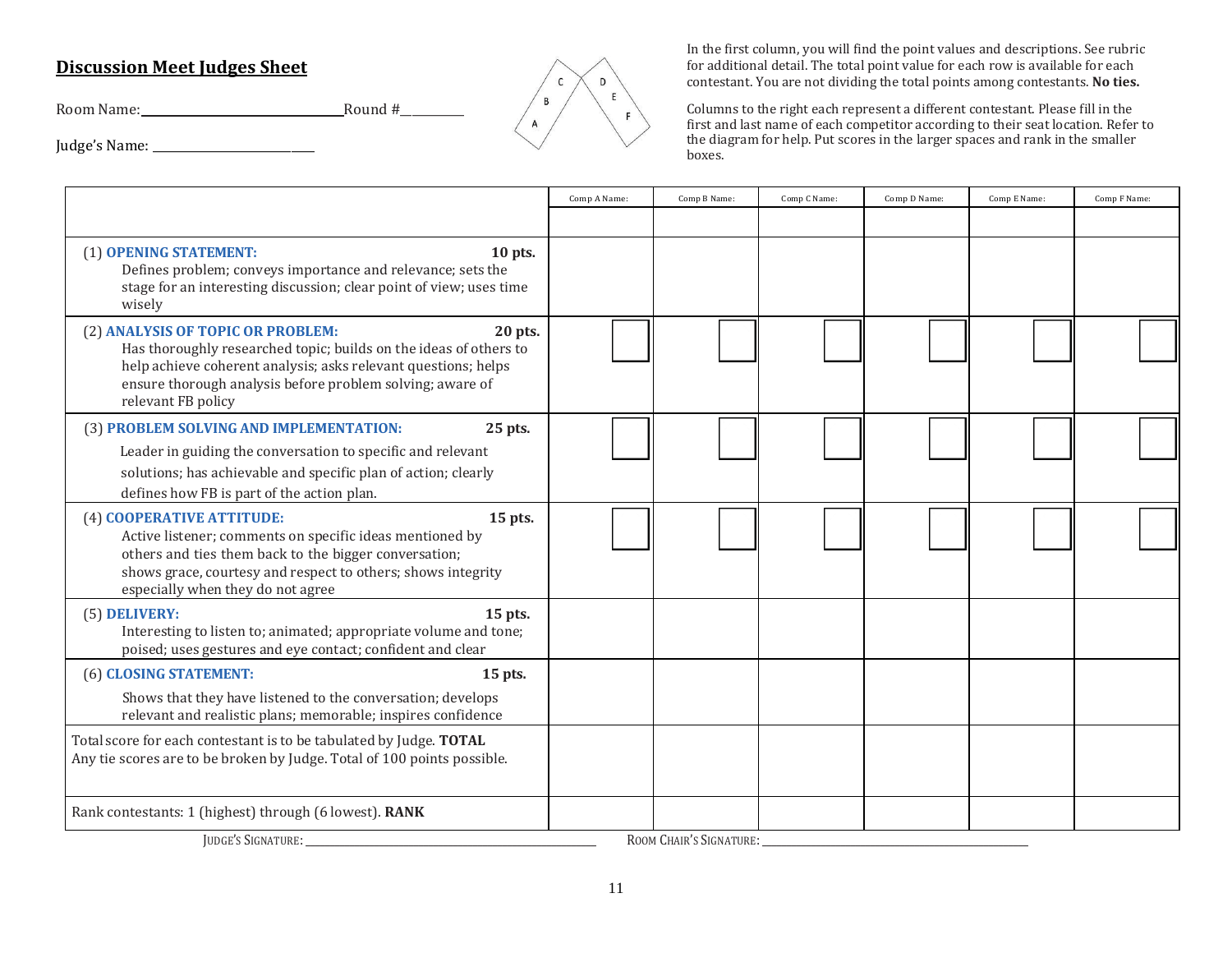## **Discussion Meet Scoring Rubric**

| (1)<br><b>OPENING</b><br><b>STATEMENT</b><br>10 pts.      | Contestant<br>• Does not address the problem - is off topic.<br>• Does not address the importance or<br>relevancy of the problem.<br>• Makes a "closed" statement that does not<br>allow room for further conversation.<br>· Does not seem to have a point of view.<br>• Does not finish in the allotted time.<br>Award 0-3 points                                                                                                                                                                         | Contestant<br>• Defines the problem.<br>• Sets the problem in context.<br>• Makes a statement that leaves some room for<br>further conversation but could be more open.<br>• Has a general point of view.<br>• Stays in the given time.<br>Award 4-6 points                                                                                                                                                                                                                                                                                                                                                         | Contestant<br>• Clearly defines the problem.<br>• Conveys the importance and relevancy of the<br>problem.<br>• Makes an "open" statement that leaves room for<br>further conversation.<br>• Sets the stage for an interesting conversation with a<br>very clear point of view.<br>• Uses their time very wisely and stays in the given<br>time.<br>Award 7-10 points                                                                                                                                                |
|-----------------------------------------------------------|------------------------------------------------------------------------------------------------------------------------------------------------------------------------------------------------------------------------------------------------------------------------------------------------------------------------------------------------------------------------------------------------------------------------------------------------------------------------------------------------------------|---------------------------------------------------------------------------------------------------------------------------------------------------------------------------------------------------------------------------------------------------------------------------------------------------------------------------------------------------------------------------------------------------------------------------------------------------------------------------------------------------------------------------------------------------------------------------------------------------------------------|---------------------------------------------------------------------------------------------------------------------------------------------------------------------------------------------------------------------------------------------------------------------------------------------------------------------------------------------------------------------------------------------------------------------------------------------------------------------------------------------------------------------|
| (2)<br><b>ANALYSIS OF TOPIC</b><br>OR PROBLEM:<br>20 pts. | Contestant<br>• Does not address the problem or does not<br>remain ontopic/wanders/distracts.<br>· Hasn't done much research or lacks quality<br>facts.<br>· Doesn't build on other's ideas, only pushes<br>their own.<br>• Doesn't ask questions to clarify other's<br>ideas.<br>· Doesn't share relevant personal examples.<br>· Misinterprets the issue or does not display<br>competency and therefore does not help<br>with problem solving.<br>• Is unaware of FB policy.<br><b>Award 0-5 points</b> | Contestant<br>• Identifies the causes of the problem, does not<br>directly address them, but remains on topic.<br>· Has done research.<br>• Addresses the ideas of others but does<br>not build upon them - or only drops<br>in information they learned without<br>connecting it to previous ideas and moving<br>the conversation forward.<br>• Asks some questions to help vet the ideas<br>of others.<br>• Shares relevant personal examples - may<br>be slightly off topic.<br>• Demonstrates knowledge of this problem<br>but not why itexists.<br>• Is aware of current FBpolicy.<br><b>Award 6-12 points</b> | Contestant<br>• Identifies and addresses the causes of the problem<br>and remains on topic.<br>• Has thoroughly researched the topic.<br>• Confidently builds on the ideas of others to<br>contribute to a coherent analysis<br>• Asks relevant questions to vet the ideas of others.<br>• Shares relevant personal examples that add to the<br>conversation.<br>• Helpsensure thorough analysis before moving to<br>problem solving.<br>• Is aware of current and relevant FB policy.<br><b>Award 13-20 points</b> |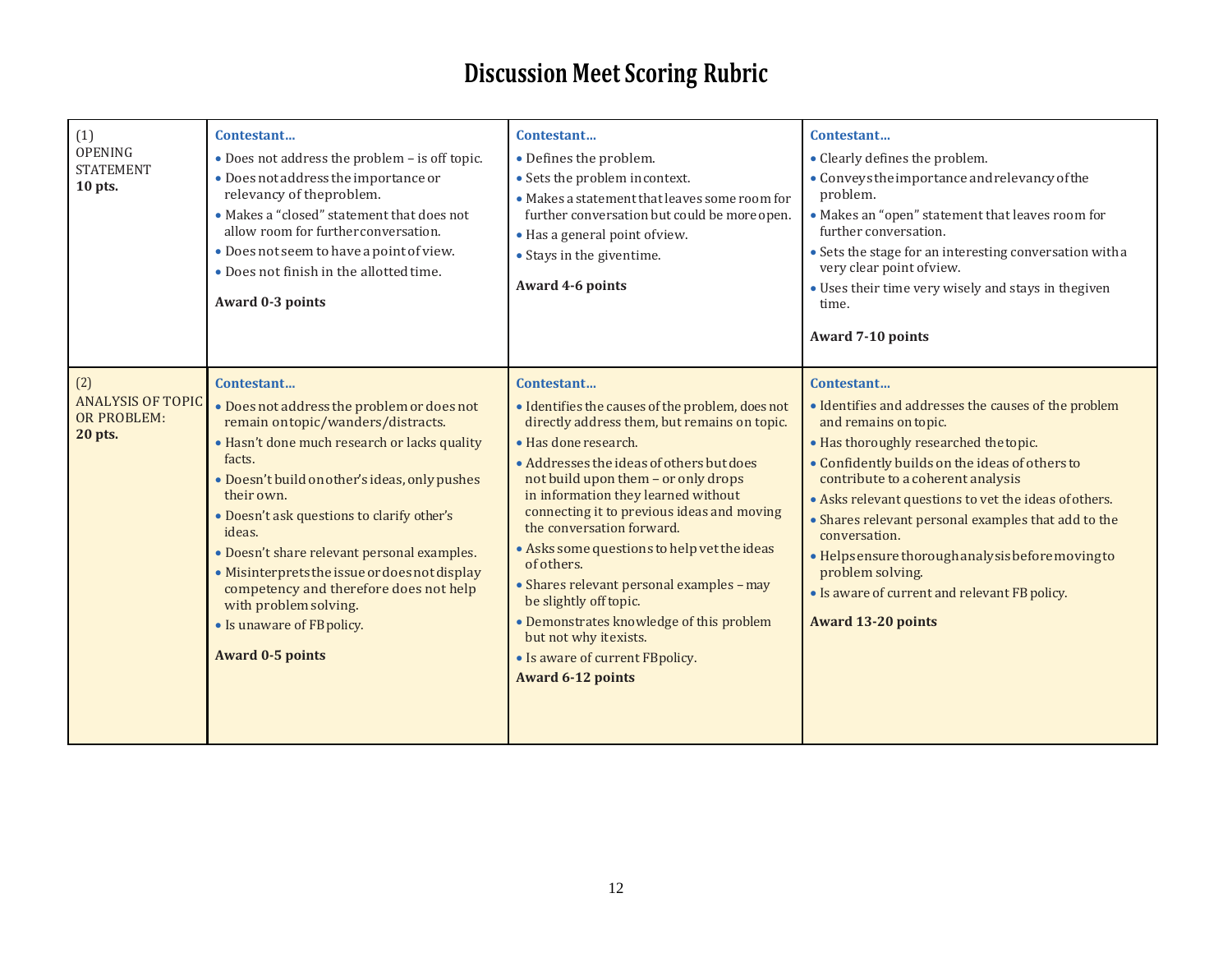| (3)<br>PROBLEM<br><b>SOLVING AND</b><br><b>IMPLEMENTATION</b><br>25 pts. | Contestant<br>• Instead of helping to guide the conversation to<br>a solution, just datadrops.<br>• Offers no plan for a solution or a generic<br>plan like "tell our story" or "educate<br>consumers."<br>. Does not identify how Farm Bureau is<br>involved.<br>Award 0-6 points | Contestant<br>• Tries to help lead the conversation to<br>addressasolutionbutmissesopportunities<br>to collaborate with the group.<br>• Has a plan but is missing specificity.<br>• Farm Bureau is mentioned but is not a<br>crucial piece of the solution.<br>Award 7-16 points | Contestant<br>• Is a leader in guiding the group and the conversation to<br>specific and relevant solutions.<br>· Generates ideas that contribute to an achievable<br>and specific plan of action to resolve the issue.<br>• Clearly defines how Farm Bureau is part of the action<br>plan.<br>Award 17-25 points                                                               |
|--------------------------------------------------------------------------|------------------------------------------------------------------------------------------------------------------------------------------------------------------------------------------------------------------------------------------------------------------------------------|----------------------------------------------------------------------------------------------------------------------------------------------------------------------------------------------------------------------------------------------------------------------------------|---------------------------------------------------------------------------------------------------------------------------------------------------------------------------------------------------------------------------------------------------------------------------------------------------------------------------------------------------------------------------------|
| (4)<br><b>COOPERATIVE</b><br><b>ATTITUDE:</b><br>15 pts.                 | Contestant<br>• Does not listen to others - just waitsfor<br>their turn to talk.<br>• Cuts others off or simply repeats what<br>others have already said.<br>· Isrude, defensive or combative when they<br>do not agree with others.<br><b>Award 0-4 points</b>                    | Contestant<br>• Contestant listens to others but does not<br>comment specifically on their ideas or tie<br>ideas back to the bigger conversation.<br>· Is respectful of others.<br>• Is not rude or defensive when they<br>disagree with others.<br><b>Award 5-9 points</b>      | Contestant<br>• Is an active listener and comments on references or<br>specific ideas mentioned by others tying them back to<br>the bigger conversation.<br>• Clearly shows grace, courtesy and respect to other<br>participants.<br>• Shows integrity especially when they do not agree<br>with others.<br><b>Award 10-15 points</b>                                           |
| (5)<br>DELIVERY:<br>15 pts.                                              | Contestant<br>· Is boring/mumbling/monotoned.<br>· Slouches, does not use appropriate<br>gestures or have eye contact<br>· Ideas are difficult to understand, or they are<br>not confident in speaking.<br>Award 0-4 points                                                        | Contestant<br>• Speaks at an appropriate volume and pace<br>with appropriate tone.<br>· Uses effective posture, gestures and eye<br>contact.<br>• Conveys thoughts and viewpoints but<br>could seem overlyrehearsed.<br><b>Award 5-9 points</b>                                  | Contestant<br>• Is interesting to listen to, animated and lively, speaks at<br>an appropriate volume and with a professional and<br>courteous tone.<br>• Is poised and uses gestures and eye contact that<br>emit respect and professionalism.<br>• Confidently conveys thoughts and viewpoints clearly.<br>Award 10-15 points                                                  |
| (6)<br><b>CLOSING</b><br><b>STATEMENT:</b><br>15 pts.                    | Contestant<br>• Does not accurately summarize the<br>conversation.<br>• Uses memorized speech that doesn't reflect<br>the content of the conversation.<br>• Closing statement is forgettable.<br><b>Award 0-4 points</b>                                                           | Contestant<br>• Summarizes the conversation that<br>happened.<br>• Uses take-away points from the discussion<br>to help develop a plan.<br>• Closing statement is memorable.<br><b>Award 5-9 points</b>                                                                          | Contestant<br>• Shows that they have actively listened to the<br>conversation in their summary.<br>• Uses take away points from the discussion to develop<br>relevant, realistic and specific action items and plans<br>for the future.<br>• Closing statement is memorable and inspires<br>confidence in their ability to work toward a solution.<br><b>Award 10-15 points</b> |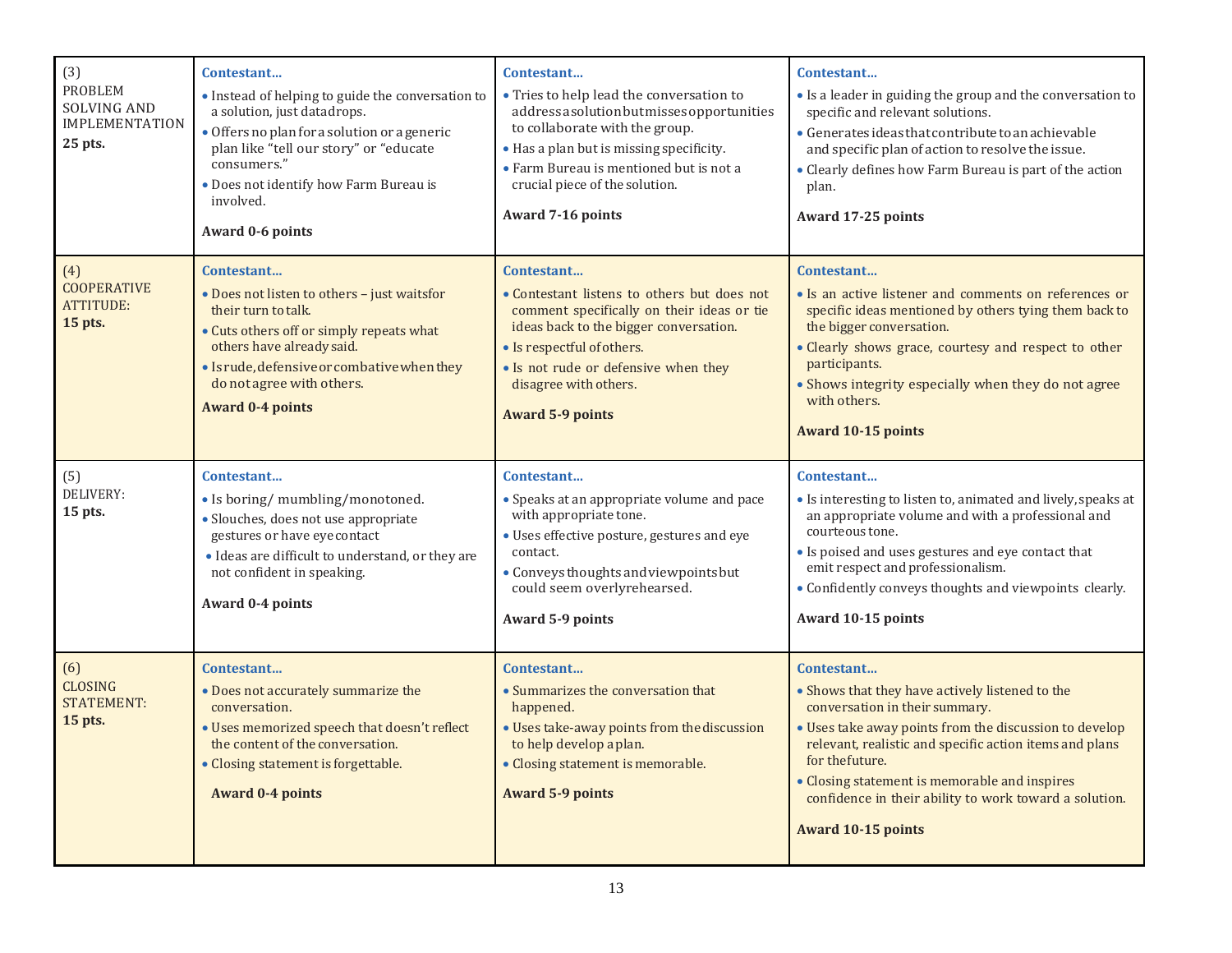#### **Tie Breaker Appendix A** Appendix A

#### **AFBF Discussion Meet Official Tally Sheet** Round 1 ( ) Round 2 ( )

#### **Competitors Final Ranking**

| (In Seating Order)    | Judge 1 | Judge 2 | Judge 3 | <b>Total</b> | <b>Final Rank</b> |
|-----------------------|---------|---------|---------|--------------|-------------------|
| <b>Brutus Buckeye</b> |         |         |         |              |                   |
| Herbie Husker         |         |         |         |              |                   |
| <b>Goldy Gopher</b>   |         |         |         |              |                   |
| <b>Nittany Nellie</b> |         |         |         |              |                   |

*\*You have a 1st and 4th place, but a tie for 2nd so move to the first tie breaker*

| <b>Competitors</b>    | Tie Breaker #1 - Problem Solving and Implementation |         |         |       |                   |  |
|-----------------------|-----------------------------------------------------|---------|---------|-------|-------------------|--|
| (In Seating Order)    | Judge 1                                             | Judge 2 | Judge 3 | Total | <b>Final Rank</b> |  |
| <b>Brutus Buckeye</b> |                                                     |         |         |       |                   |  |
| Herbie Husker         |                                                     |         |         |       |                   |  |
| <b>Goldy Gopher</b>   |                                                     |         |         |       |                   |  |
| <b>Nittany Nellie</b> | 4                                                   |         |         | 12    |                   |  |

*\*You still have a tie. Move to 2nd tie breaker*

| Competitors           | Tie Breaker #2 - Analysis of Topic |  |              |                   |  |
|-----------------------|------------------------------------|--|--------------|-------------------|--|
| (In Seating Order)    | Judge 2<br>Judge 1<br>Judge 3      |  | <b>Total</b> | <b>Final Rank</b> |  |
| <b>Brutus Buckeye</b> |                                    |  |              |                   |  |
| Herbie Husker         |                                    |  |              |                   |  |
| <b>Goldy Gopher</b>   |                                    |  |              |                   |  |
| <b>Nittany Nellie</b> |                                    |  |              |                   |  |

*\*You still have a tie. Move to 3rd tie breaker*

| <b>Competitors</b>    | Tie Breaker #3 - Cooperative Attitude |         |         |              |                   |
|-----------------------|---------------------------------------|---------|---------|--------------|-------------------|
| (In Seating Order)    | Judge 1                               | Judge 2 | Judge 3 | <b>Total</b> | <b>Final Rank</b> |
| <b>Brutus Buckeye</b> |                                       |         |         |              |                   |
| Herbie Husker         |                                       |         |         |              |                   |
| <b>Goldy Gopher</b>   |                                       |         |         |              |                   |
| <b>Nittany Nellie</b> |                                       |         |         |              |                   |

*\*With no ties, there is a final rank. You now have a 2nd and 3rd place. Remember the rankings that are clear in the first box do not ever change, even if they were to fall from that rank in one of the tie breaker boxes.*